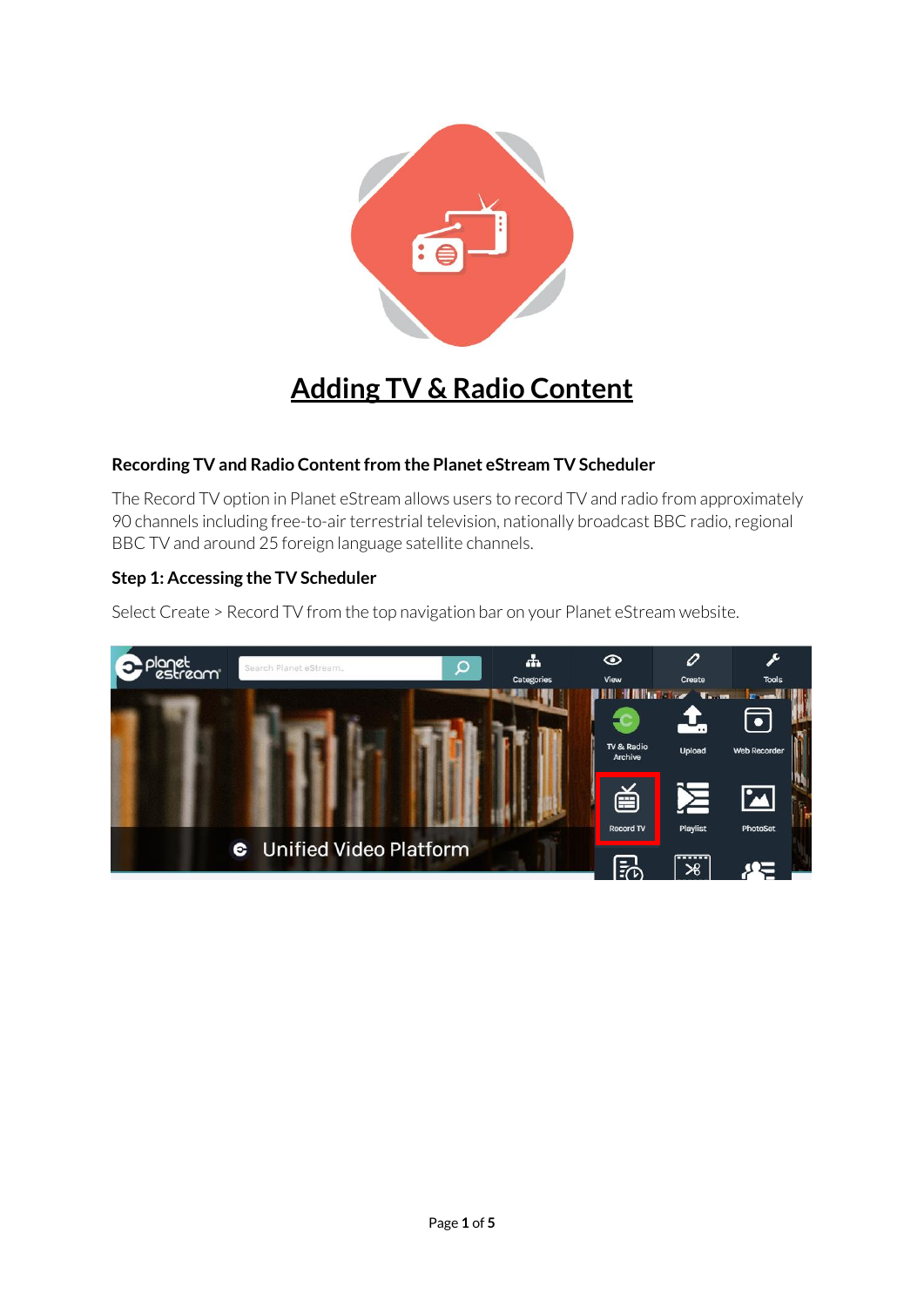# **Step 2: The EPG**

You will be presented with the Planet eStream Electronic Programme Guide (EPG) which is very similar to the interface you will see on your TV service at home.

All green coloured content on the EPG is available retrospectively, meaning that you can record any content that you may have missed; for example, content that was broadcast last night. Grey coloured programmes have not been broadcast yet but can be scheduled to be recorded.



You can go back up to 21 days, channel dependant and forward up to 7.

## **Step 3: Browsing Channels**

Scroll up and down with your mouse to browse through the channels available. Each channel will be shown on the left-hand side, as highlighted.

| <b>BBCRSL</b>                       | <b>Your Call</b><br>9am                                                                                                                                                                                                                           | The Emma Barnett Show<br>10 <sub>am</sub>                                                                                                                                                                                                                            |                                                                                                                                                                                                 |                             |  |  |
|-------------------------------------|---------------------------------------------------------------------------------------------------------------------------------------------------------------------------------------------------------------------------------------------------|----------------------------------------------------------------------------------------------------------------------------------------------------------------------------------------------------------------------------------------------------------------------|-------------------------------------------------------------------------------------------------------------------------------------------------------------------------------------------------|-----------------------------|--|--|
| $^{\circ\circ}$ 5<br><b>BBCR5SX</b> | 60 mins<br>Details<br>Coming Up On 5 Live Sports Extra<br>dam                                                                                                                                                                                     |                                                                                                                                                                                                                                                                      |                                                                                                                                                                                                 |                             |  |  |
| ■6.<br>BBC 6 Music                  | <b>Details</b><br><b>Lauren Laverne</b><br>7:30am                                                                                                                                                                                                 | Details<br>Mary Anne Hobbs<br>10:30am<br>180 mins                                                                                                                                                                                                                    |                                                                                                                                                                                                 |                             |  |  |
| S4C<br><b>SAC</b>                   | Details<br>Details Details Details<br>Details<br>Details<br>Y Teulu<br>Digbi I Sbridir Sbridiri<br>Boj<br>Nico Nôg<br>Mawr<br>9am 9:05am 9:10am<br>9:50am<br>9:30am<br>9:40am<br>$\sqrt{1}$<br>20 mins<br>10 mins<br>10 mins<br>10 mins           | Details<br>Details<br>Details<br><b>Details</b><br>Details<br>Gwdihw<br>Pepp<br><b>Hafod Haul</b><br>Meic y Marchog<br>Sblij a Sbloj<br>10:20am<br>10:35am<br>10:45am<br>10 <sub>am</sub><br>10:05am<br>min <sub>5</sub><br>15 mins<br>15 mins<br>10 mins<br>15 mins | Details<br>Details<br><b>Details</b><br><b>Bloci</b><br>Cymylaubyc<br>Sigldigwt<br><b>Rhif</b><br>11:05am<br>11:15am<br><b>Contract Contract</b><br>5<br>10 mins<br>15 <sub>r</sub> ins<br>mins | Details<br>Dathl<br>11:30am |  |  |
| RTE<br>RTL                          | Details<br><b>Der Blaulicht Report</b><br>9am<br>60 mins                                                                                                                                                                                          | Details<br><b>Der Blaulicht Report</b><br>10am<br>60 mins                                                                                                                                                                                                            | Details<br>Punkt 12 - Das RTL-Mittagsjournal<br>11am                                                                                                                                            |                             |  |  |
| A.<br>RTL2                          | I I Details<br><b>C</b> Details<br>I I Frauentausch<br>I Frauentausch<br>1.5.901am<br>$1.11$ am<br>118 mins                                                                                                                                       |                                                                                                                                                                                                                                                                      |                                                                                                                                                                                                 |                             |  |  |
| <b>VOX</b>                          | Details<br>Details<br>Details<br>Details<br><b>VOX</b><br>Verklag mich doch!<br>Mein Kind, dein Kind - Wie erziehst du denn?<br><b>Shopping Queen</b><br>nachi<br>8:50am<br>9:55am<br>11am<br>$\lambda$<br>min <sub>s</sub><br>60 mins<br>65 mins |                                                                                                                                                                                                                                                                      |                                                                                                                                                                                                 |                             |  |  |
| пŃ<br>n-tv                          | Details<br>Details<br>Details<br>Details<br>Telebörse<br>Telebörse<br>Nachrichten<br>Nachrichten<br>9:30am<br>9:10am<br>9:40am<br>9am                                                                                                             | Details<br>Details<br><b>Details</b><br><b>Details</b><br>Nachrichten<br>Telebörse<br>Nachrichten<br>Telebörse<br>10:10am<br>10:30am<br>10:40am<br>10am                                                                                                              | <b>Details</b><br>Details<br>Details<br>News S<br>Nachrichten<br>Telebörse<br>11:10am<br>$11:30$ am<br>11am                                                                                     |                             |  |  |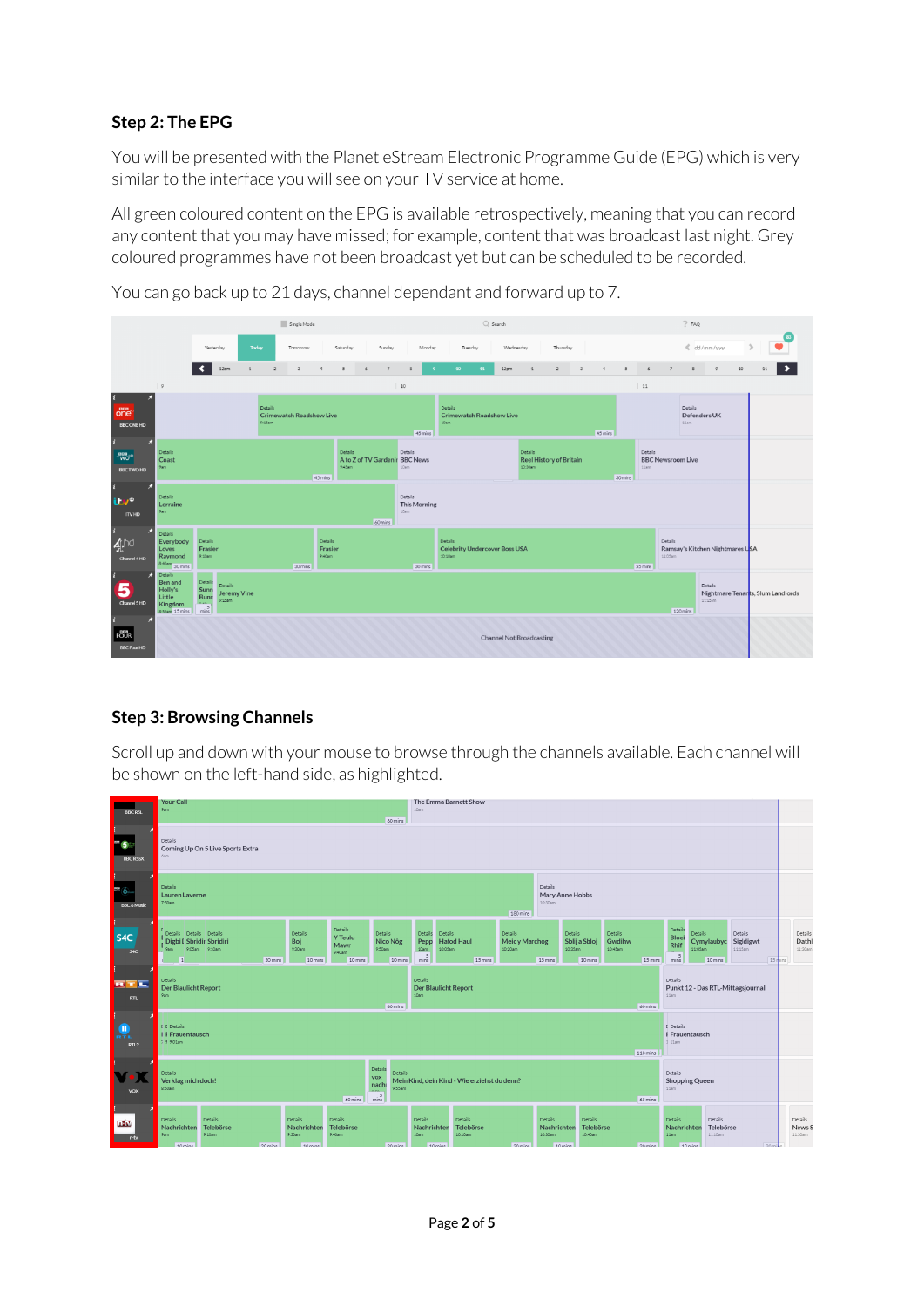## **Step 4: Using the Calendar**

You can move forward and back to certain dates using the calendar which is shown at the top of the page. This will allow you to record content that has previously been broadcast or schedule recordings for content that has not been shown yet.

You can also display the programme guide in single mode (explained below), search for content, and select your preferred channel set (explained below).

|                    | Single Mode                                                                                                                                                                          |          |        |        |                                                                                                      | $\supseteq$ Search |                   |  | FAQ |           |    |    |
|--------------------|--------------------------------------------------------------------------------------------------------------------------------------------------------------------------------------|----------|--------|--------|------------------------------------------------------------------------------------------------------|--------------------|-------------------|--|-----|-----------|----|----|
| Yesterday<br>Today | Tomorrow                                                                                                                                                                             | Saturday | Sunday | Monday | Tuesday                                                                                              | Wednesday          | Thursday          |  |     | dd/mm/yyy |    |    |
| 12am               | $\begin{array}{cccccccccccccc} 1 & \hspace{1.5cm} 2 & \hspace{1.5cm} 3 & \hspace{1.5cm} 4 & \hspace{1.5cm} 5 & \hspace{1.5cm} 6 & \hspace{1.5cm} 7 & \hspace{1.5cm} 8 & \end{array}$ |          |        |        | $\begin{array}{ c c c c c c c c c } \hline \quad & 9 & \quad & 10 & \quad & 11 \ \hline \end{array}$ | 12 <sub>pm</sub>   | 1 2 3 4 5 6 7 8 9 |  |     |           | 10 | 11 |

### **Step 5: Displaying EPG in Single Mode (if required)**

Select 'Single Mode' from the calendar to display all of the programmes from one channel on a specific day. This is very useful if can remember what time something was broadcast and the channel it was shown on but not the name of the programme.

| <b>BBC ONE HD</b><br>008<br>one <sup>®</sup><br>Select Channel | $\, > \,$<br>dd/mm/yyy: |
|----------------------------------------------------------------|-------------------------|
| Details<br><b>Killing Eve</b><br>0:15am                        | 45 mins                 |
| Details<br><b>London Kills</b><br>$1:00$ am                    | 45 mins                 |
| Details<br>Weather for the Week Ahead<br>1:45am                |                         |
| Details<br><b>Weather for the Week Ahead</b><br>1:50am         | 5 mins                  |
| Details<br><b>Breakfast</b><br>6:00am                          | 5 mins                  |
| Details<br><b>Crimewatch Roadshow Live</b><br>9:15am           | 180 mins                |
| Details<br><b>Crimewatch Roadshow Live</b><br>$10:00$ am       | 45 mins                 |
| Details<br>Defenders UK<br>11:00am                             | 45 mins                 |
|                                                                | 45 mins                 |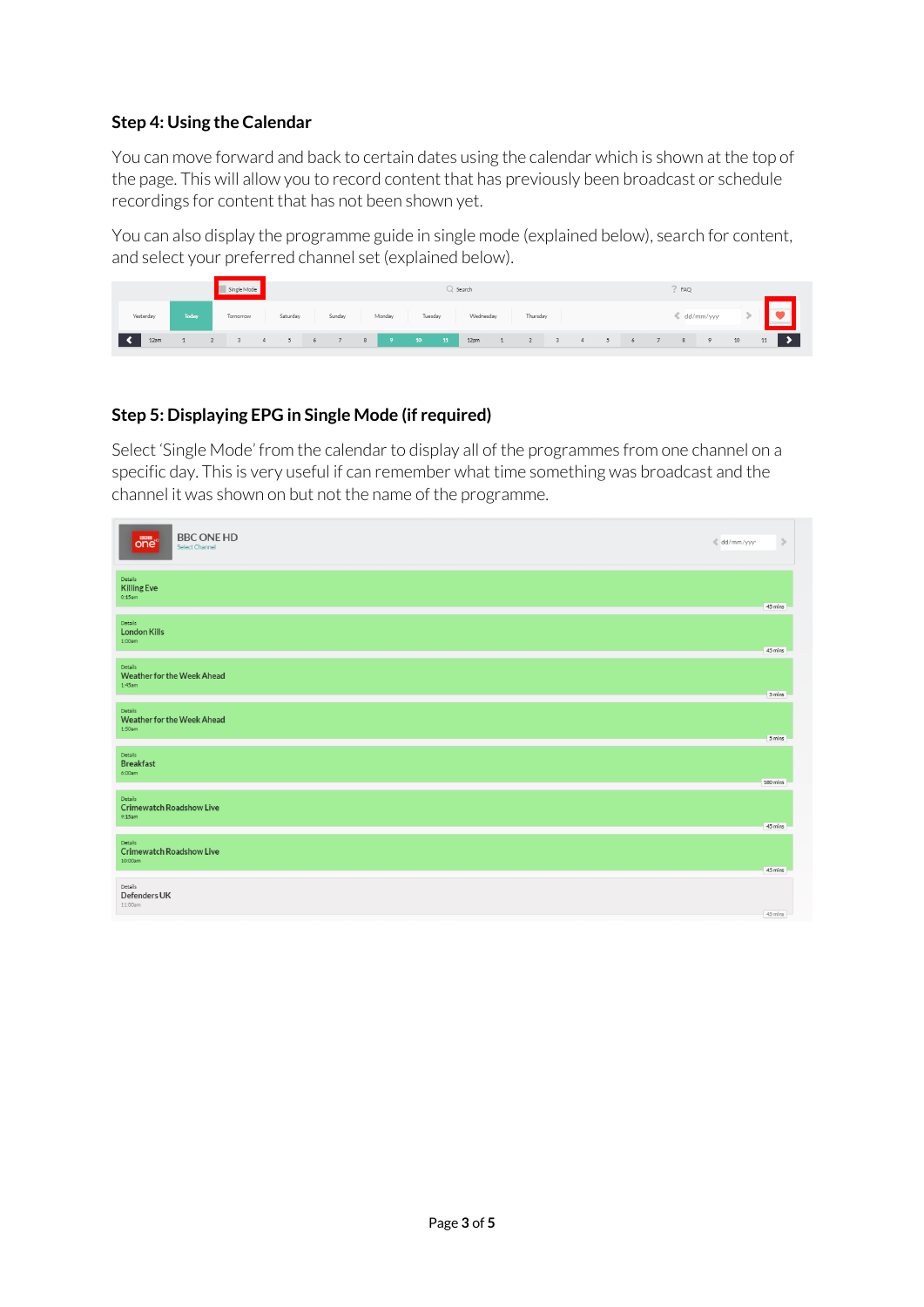# **Step 6: Selecting Preferred Channel Set (if required)**

Select the heart icon from the calendar to select your preferred channel set. This can be done on a user-by-user basis and modified at any time.